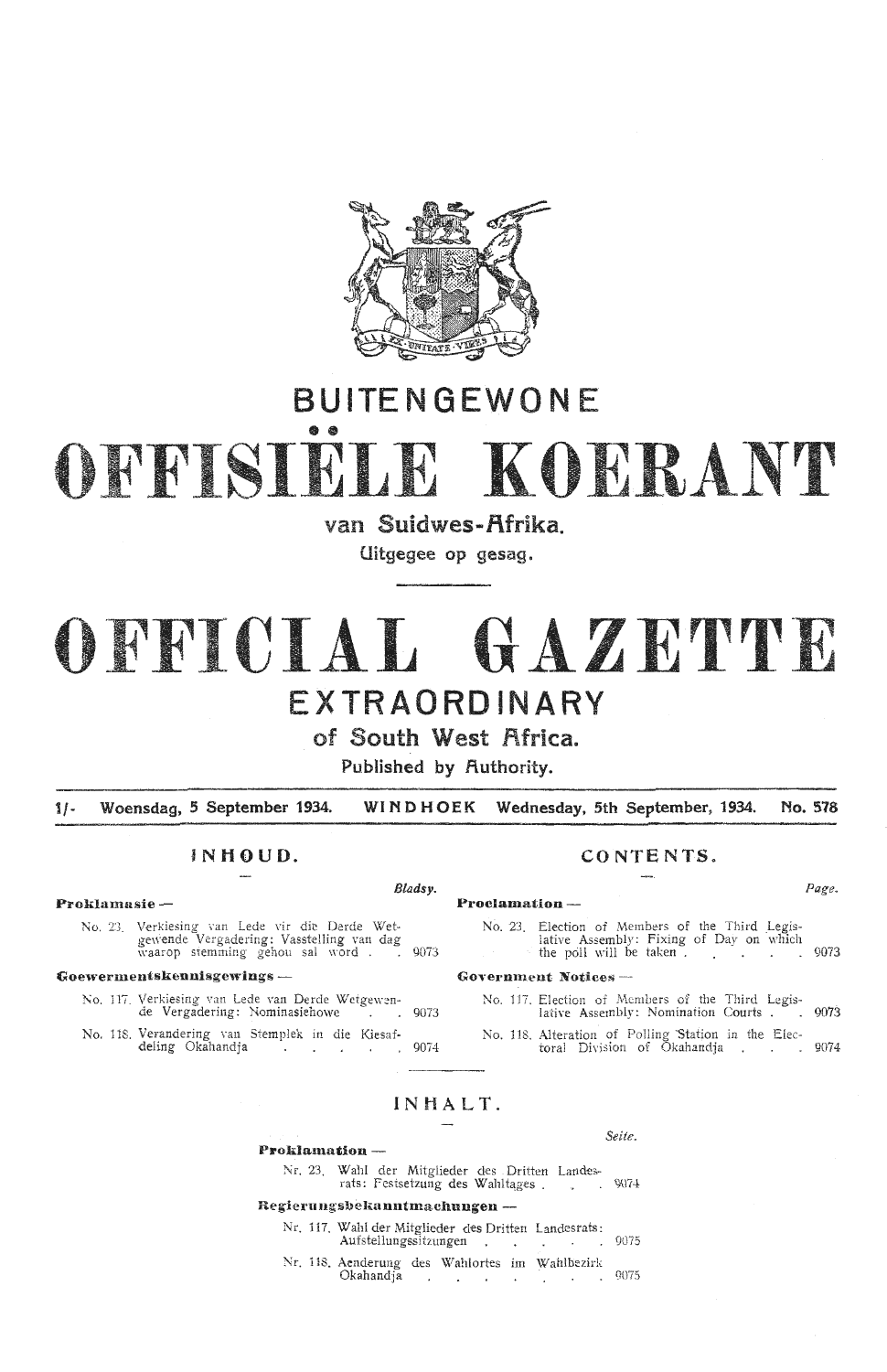## **PROKLAJIASIE**

## VAN SY EDELE DAVID GIDEON CONRADIE, ADMfNISTRATEUR VAN SUIDWES-AFRIKA.

No. 23 van 1934.]

Op grond van en kragtens die mag aan my verleen deur subartikel (2) van artikel *sesrien* van "De Zuidwest-Afrika Konstitutie Wet 1925", (Wet No. 42 van 1925), proklameer, verklaar en maak ek hiermee bekend, dat die dag, waarop 'n stemming gehou sal word \'ir die verkiesing Yan verkose lede van die Derde Wetgewende Vergadering in enigeen van die kiesafdelings van die Gebied, waarin sodanige stemming nodig mag wees, Woensdag die 31ste dag van Oktober 1934 sal wees.

## GOD BEHOEDE DIE KONING.

Gegee onder my hand en seël te Windhoek op hierdie<br>3de dag van September 1934.

D. G. CONRADIE, *Administrateur.* 

## **Ooewermentskennisgewings.**

Die volgende Goewermentskennisgewings word vir alge**mene** informasie gepubliseer.

## **F.** P. COURTNEY CLARKE, *Sekretaris vir Suidives-Afrika.*

Kantoor van die Administrateur,

**Windhoek.** 

#### VERKIESINO VAN LEDE VAN DERDE WETGEWENDE VEROADERING.

Vir die doel van die verkiesing van verkose lede van **die** Derde Wetgewende Vergadering "'ooreenkomstig "De Zuid west-Afrika Konstitutie Wet 1925", (Wet No. 42 van 1925),<br>beveel ek hiermee kragtens die mag aan my verleen deur sub-paragraaf (1) van paragraaf *vyf-en-dertig* van Deel III<br>van die Bylae aan die voornoemde Wet as volg:—

1. Dat Woensdag die 10de dag van Oktober 1934, die dag sal wees, waarop openbare howe gehou sal word vir die nominasie van persone wat voorgestel word as lede van die Derde Wetgewende Vergadering vir die verskillende kiesafdelings, waarin die Gebied verdeel is:

2. Dat die plekke, wat in die tweede kolom van die ondersfaande Bylae aangegee is, die respektiewe plekke sal wees, waar die nominasjehowe, soos voornoem, vir sodanige verskillende afdelings, gehou sal word;

3. Oat die genoemde nominasiehowe sitting sal hou om 10 uur in die voormiddag van die voornoemde dag; en

4. Dat elke magistraat, assistent-magistraat en polisiebeampte, genoem in die derde kolom van die onderstaande Bylae, of ander persoon, wat wettiglik vir hom handel, hiermee aangestel is en word om die kiesbeampte te wees in die kiesafdeling, waarvan die naam aangegee is in die eerste<br>kolom van die genoemde Bylae, teenoor die beskrywing of naam van elke sodanige persoon.

Gedateer te Windhoek op hierdie 3de dag van September 1934.

> D. **G.** CONRADIE, Administrateur.

## PROCLAMATION By HIS HONOUR DAVID GIDEON CONRADIE,

## ADMINISTRATOR OF SOUTH WEST AFRICA

No. 23 of 1934.]

Under and by virtue of the powers vested in me by sub-section (2) of section *sixteen* of the South West Africa Constitution Act, 1925 (Act No. 42 of 1925), I do hereby proclaim, declare and make known that the day upon which a poll shall be taken for the election of elective members of the Third Legislative Assembly in any of the electoral divisions of the Territory in which such poll may become necessarv, shall be Wednesday the '31st day of October, 1934.

## GOD SAVE THE KING.

Given under my hand and seal at Windhoek this 3rd day of September, 1934.

D. G. CONRADIE, Administrator,

## **Government Notices.**

The following Government Notices are published for general information.

> **F. P.** COURTNEY CLARKE, *Secretary* for *Squth West Africa*.

Administrator's Office, **Windhoek,** 

No. 117.] 13 September 1934. No. 117.] [3rd September 1934.

ELECTION OF MEMBERS OF THIRD LEGISLATIVE ASSEMBLY.

For the purpose of the election of elective members of the Third Legislative Assembly constituted under the South West Africa Constitution Act,  $1925$  (Act No. 42 of 1925), I do hereby under and by virtue of the powers vested in me by sub-paragraph (1) of paragraph thirty-five of Part III of the Schedule to the aforesaid Act, enjoin and direct as follows:-

That Wednesday the 10th day of October, 1934, shall be the day on which public courts shall be held for the nomination of persons proposed as members of the Third Legislative Assembly for the several electoral divisions into which the Territory has been divided;

2. That the places described in the second column of the Schedule annexed hereto shall be respectively the places at which the nomination courts shall he held as aforesaid for such several divisions;

That the said nomination courts shall sit at 10 o'clock in the forenoon of the aforesaid day; and

4. That each magistrate, assistant magistrate and police officer mentioned in the third column of the Schedule anofficer mentioned in the third column of the Schedule an• nexed hereto, or other person lawfully acting for him, shal: be and is hereby appointed to be the returning officer at the election in the electoral division the name of which is se: forth in the first column of the said Schedule opposite to the description or name of each such person.

Dated at Windhoek, this 3rd day of September, 1934

D. G. CONRADIE,  $Admitistrator$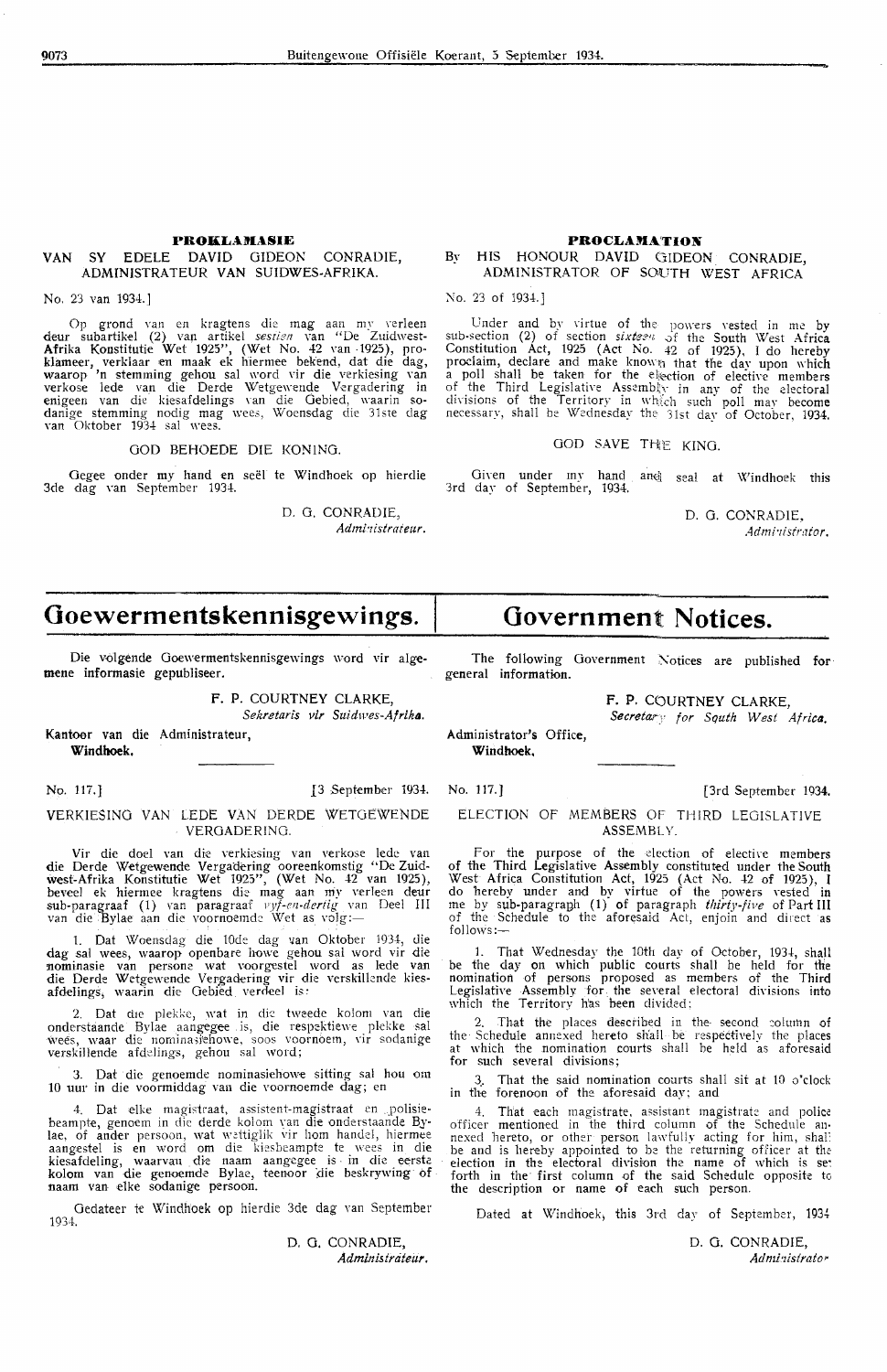## BYLAE. / SCHEDULE.

| Naam van<br>Kiesafdeling.<br>Name of Electoral<br>Division. | Plek van Nominasiehof.<br>Place of Nomination Court.                               | Beskrywing of naam van Kiesbeampte,<br>Description or Name of Returning Officer.                      |
|-------------------------------------------------------------|------------------------------------------------------------------------------------|-------------------------------------------------------------------------------------------------------|
| Gibeon                                                      | Magistraatshof / Magistrate's Court,<br>Mariental                                  | Magistraat / Magistrate, Mariental.                                                                   |
| Gobabis                                                     | Magistraatshof. Magistrate's Court,<br>Gobabis                                     | Magistraat / Magistrate, Gobabis.                                                                     |
| Grootfontein.                                               | Magistraatshof / Magistrate's Court,<br>Grootfontein                               | Magistraat / Magistrate, Grootfontein,                                                                |
| Keetmanshoop                                                | Magistraatshof / Magistrate's Court,<br>Keetmanshoop                               | Magistraat / Magistrate, Keetmanshoop.                                                                |
| Luderitz                                                    | Magistraatshof / Magistrate's Court,<br>Luderitz                                   | Magistraat / Magistrate, Luderitz.                                                                    |
| Okahandia                                                   | Magistraatshof / Magistrate's Court,<br>Okahandja                                  | Magistraat / Magistrate, Okahandja.                                                                   |
| Otjiwarongo.                                                | Magistraatshof / Magistrate's Court,<br>Otiiwarongo                                | Magistraat / Magistrate, Otjiwarongo.                                                                 |
| Stampriet                                                   | Auob Hotel, Stamprietfontein                                                       | Senior Beampte op die Staf van<br>die Magistraat /<br>First Clerk, Magistrate's Office,<br>Mariental. |
| Swakopmund                                                  | Magistraatshof / Magistrate's Court,<br>Swakopmund                                 | Magistraat / Magistrate, Swakopmund.                                                                  |
| Warmbad                                                     | Periodieke Hofkamer / Periodical Court Room,<br>Kalkfontein                        | Magistraat / Magistrate, Warmbad.                                                                     |
| Windhoek Sentraal/<br>Central                               | Direkteurskamer van die Landbank<br>Land Bank Board Room, Post Street,<br>Windhoek | Assistent Magistraat<br>Assistant Magistrate, Windhoek.                                               |
| Windhoek Distrik<br>District                                | Magistraatshof / Magistrate's Court,<br>Windhoek                                   | Magistraat / Magistrate, Windhoek.                                                                    |

#### "No. 118.]

## [3 September 1934. No. 118.]

## VERANDERING VAN STEMPLEK IN DIE KIES-AFDELINO OKAHANDJA.

Ingevolge en kragtens die bevoegdhede my verleen by artikel *sewen-en-dertig* van Deel III van die Bylae tot "De Zuidwest-Afrika Konstitutie Wet 1925" (Wet No. 42 van<br>1925) maak ek hiermee bekend dat Goewermentskennisgewing No. 103, gedateer die 2de dag van Mei 1932, hierdeur gewysig ·word deur skrapping van die woorde "(Stemplek Evero)" wat in paragraaf *ses* van die Bylae daarvan voorkom en die vervanging daarvan deur die volgende woorde "(Stemplek Osire Süd").

[3rd September, 1934.

#### ALTERATION OF POLLING STATION IN THE ELECTORAL DIVISION OF OKAHANDJA.

Under and by virtue· of the powers vested in me by paragraph *thirty-seven* of Part III of the Schedule to the South West Africa Constitution Act, 1925 (Act No. 42 of 1925), I do hereby make known that Government Notice<br>No. 103, which is dated the second day of May, 1932, is hereby amended by deleting the words "(Polling Station<br>Evero)" appearing in paragraph *six* of the Schedule thereto and substituting therefor the words "(Polling Station Osire  $\text{Süd}$ ".

## PROKLAMATION

## SEINER EHREN DAVID GIDEON CONRADIE, ADMINISTRATOR VON SUEDWE\$TAFRIKA.

Nr. 23 von 1934.]

Kraft und vermöge der Befugnisse, die mir durch Absatz (2), Paragraph 16 des Südwestafrikanischen Verfassungsgesetzes von 1925 (Gesetz Nr. 42 von 1925) übertragen sind, proklamiere, erkläre und gebe ich hierdurch bekannt, daß

die Wahl der wählbaren Mitglieder des Dritten Landesrats in einem der Wahlbezirke des Gebiets, in dem diese Wahl notwendig geworden ist, am Mittwoch, den 31. Oktober 1934, stattfindet.

#### GOTT ERHALTE DEN KOENIG.

Unter meiner Unterschrift und meinem Siegel, gegeben Windhoek, den 3. September 1934.

D. 0. CONRADIE, Administrator.